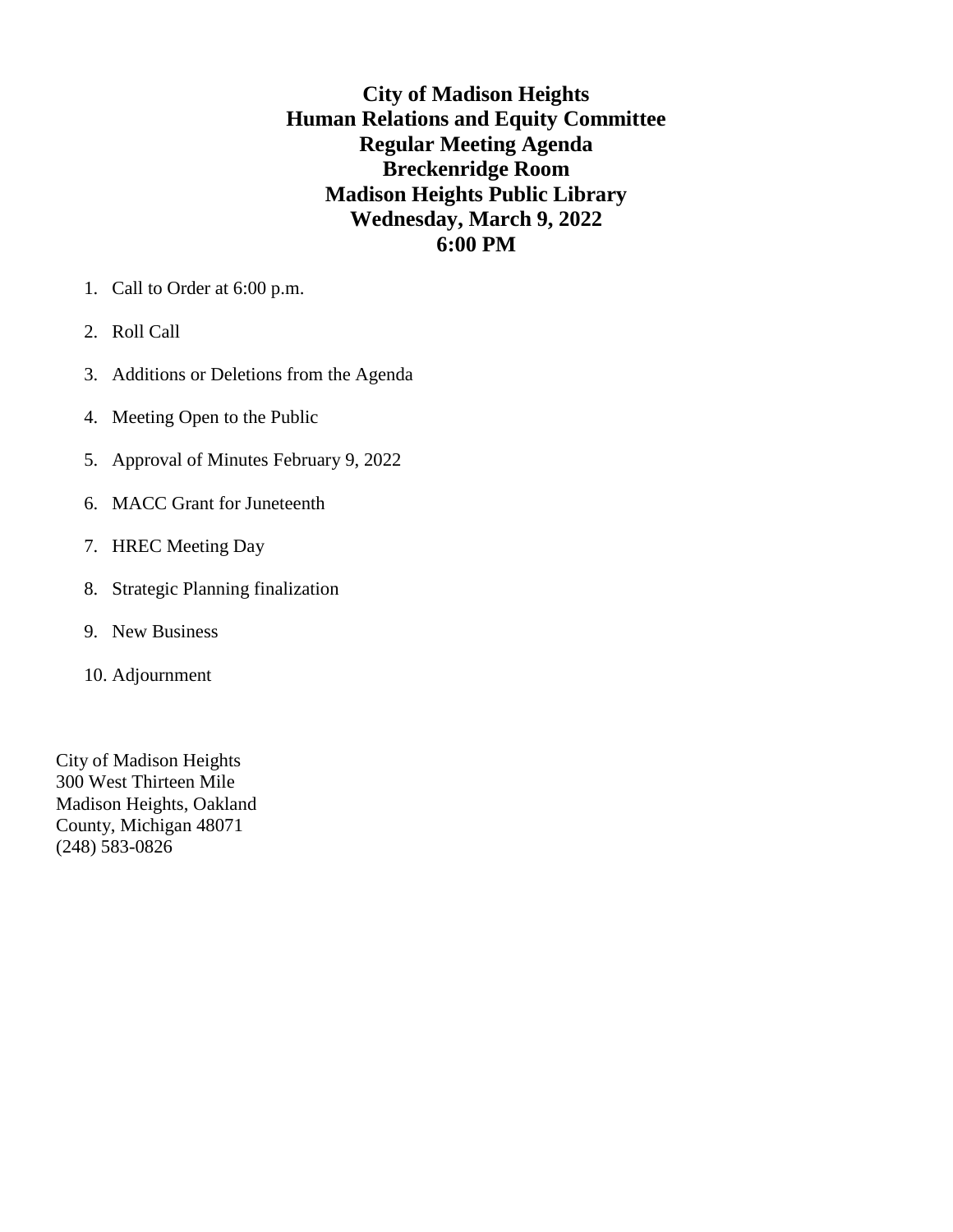# **Minutes Human Relations and Equity Commission (HREC) Madison Heights Public Library, Breckenridge Room – February 9, 2022**

# **Call to Order**

Chairperson Moy called the meeting to order at 6:02 p.m.

### **Roll Call**

- Present: Chairperson Moy, Commissioner Szymanski, Commissioner Fox, and Commissioner Tutt, Commissioner K. Wright.
- Also Present: City Liaison, Heather Hames.
- Excused Absent: Counselor Q. Wright, Commissioner Guzynski, Counselor Rohrbach, and Commissioner Thompson.

#### **Addition or Deletions from the Agenda**

Juneteenth planning discussion moved up on the agenda.

#### **Meeting Open to the Public**

Melissa Marsh, City Manager Keleila Wright, Madison Heights Citizens United Michael Howard, Madison Heights Citizens United

# **Juneteenth Planning Discussion**

#### **Concerns**:

- Planning discussions about the 2022 Juneteenth event have begun and Chairperson Moy expressed concern about meetings taking place about this event without the Human Rights and Equity Commission (HREC) present. Representatives from Madison Heights Citizens United (MHCU) had met with city staff to discuss whether or not a Memorandum of Understanding (MOU) would be needed or helpful in order to sort out the issue of having separate financials, and to clarify the roles of the City/HREC and MHCU. Since both the HREC and MHCU were involved in planning last year, Chairperson Moy was interested as to why the MOU draft in question had not included verbiage about the HREC's involvement.
- Commissioner K. Wright, also representing MHCU, addressed Chairperson Moy's concerns and added it was not his intent, nor the intent of MHCU to leave anyone out of the planning process. He further added that their goal is to catch up on planning as they are currently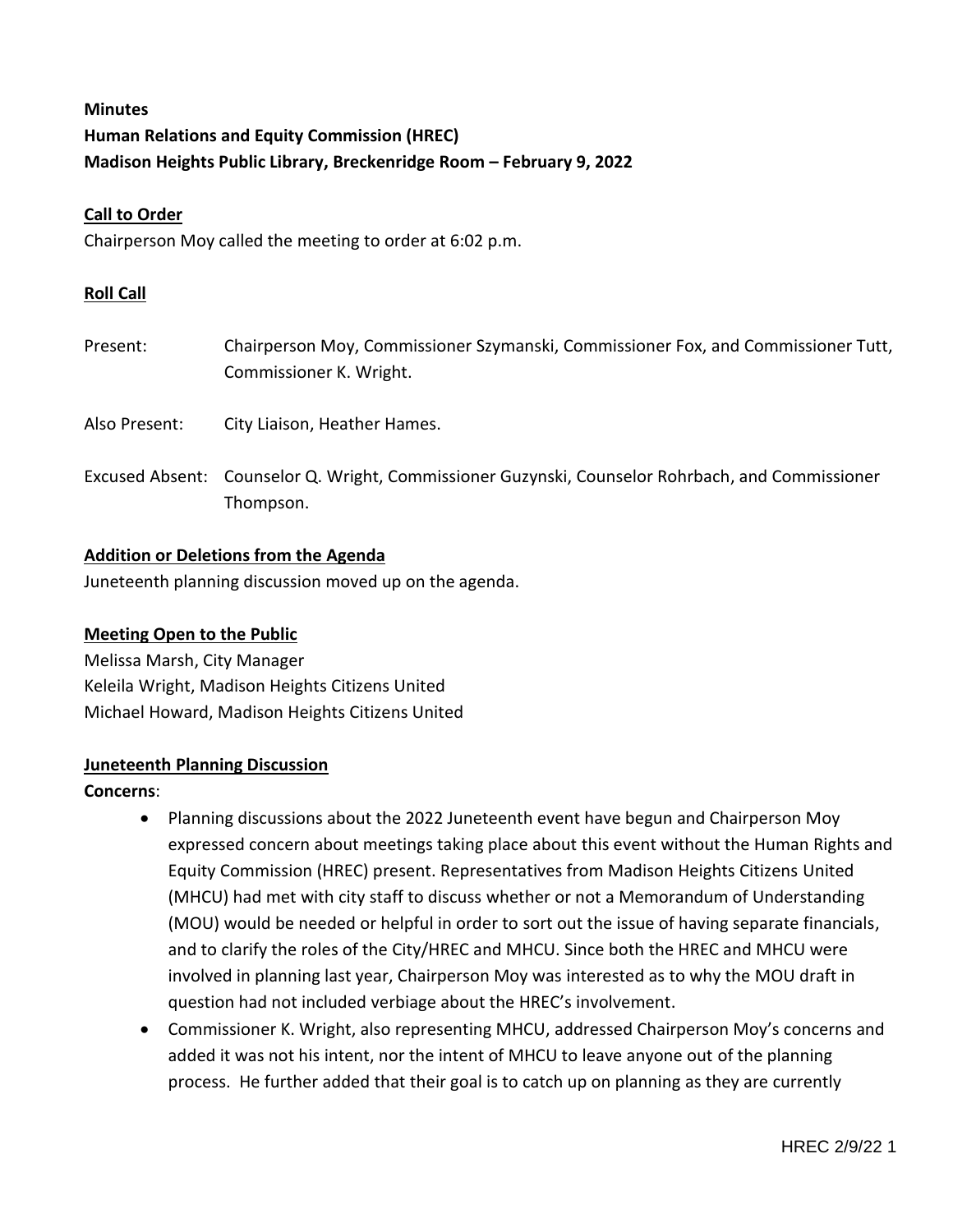further behind in the process than they would like, and want to have a successful Juneteenth event.

• Both Chairperson Moy and members of HREC agreed that it is also their wish for the Juneteenth event to be a success.

# **Statements from the Public:**

- M. Marsh, City Manager, explained the need for one group, either HREC or MHCU, to be the leading organization for purposes of clear financial reporting - separate financials is crucial. Also a 501(c)(3) organization, MHCU would qualify for a wider range of grants and donations as opposed the HREC who would represent the City as a government entity. She added that the Juneteenth event is an important event for the city and wishes for its continued success.
- K. Wright, MHCU, stated that no planning has taken place and no decisions on tasks have been made. Last year's financials became very complicated because the MHCU non-profit status when approved was backdated to January so it is very important that it is sorted out this year before-hand.
- M. Howard, MHCU, stated that it would not make sense for MHCU to work on the event without HREC, as the partnership is very important, and that MHCU has more flexibility for meetings as a non-profit organization as opposed to the HREC which currently meets once per month.
- Commissioner Szymanski asked MHCU how they see HREC participating in the Juneteenth preparations.
- Commissioner K. Wright stated that the biggest help the HREC can get involved in is Education aspects of the Juneteenth event to reach and teach event attendees. The next most important planning aspects right now are to book food trucks and solicit more sponsors.
- M. Marsh suggested an HREC sub-committee.
- Chairperson Moy recommended 1-2 designated members, or rotating members of HREC on a sub-committee.
- Commissioner Fox recommended the same 2 designated members attend MHCU meetings for consistency, to strengthen the relationship and improve communication and suggested they could recruit volunteers for tasks as needed for the event.

### **Result**:

Consensus in agreement that all involved want the Juneteenth event to be a success. MHCU will be the leading organization seeking donations, grant funding and handling all financial aspects of the Juneteenth event. Both HREC and MHCU are joint planning sponsors of the event. No MOU is needed.

### **Motion:**

Motion by Commissioner Fox, seconded by Commissioner Szymanski to appoint Commissioner Tutt and Chairperson Moy as HREC representatives to attend MHCU meetings to plan the Juneteenth event. Ayes: All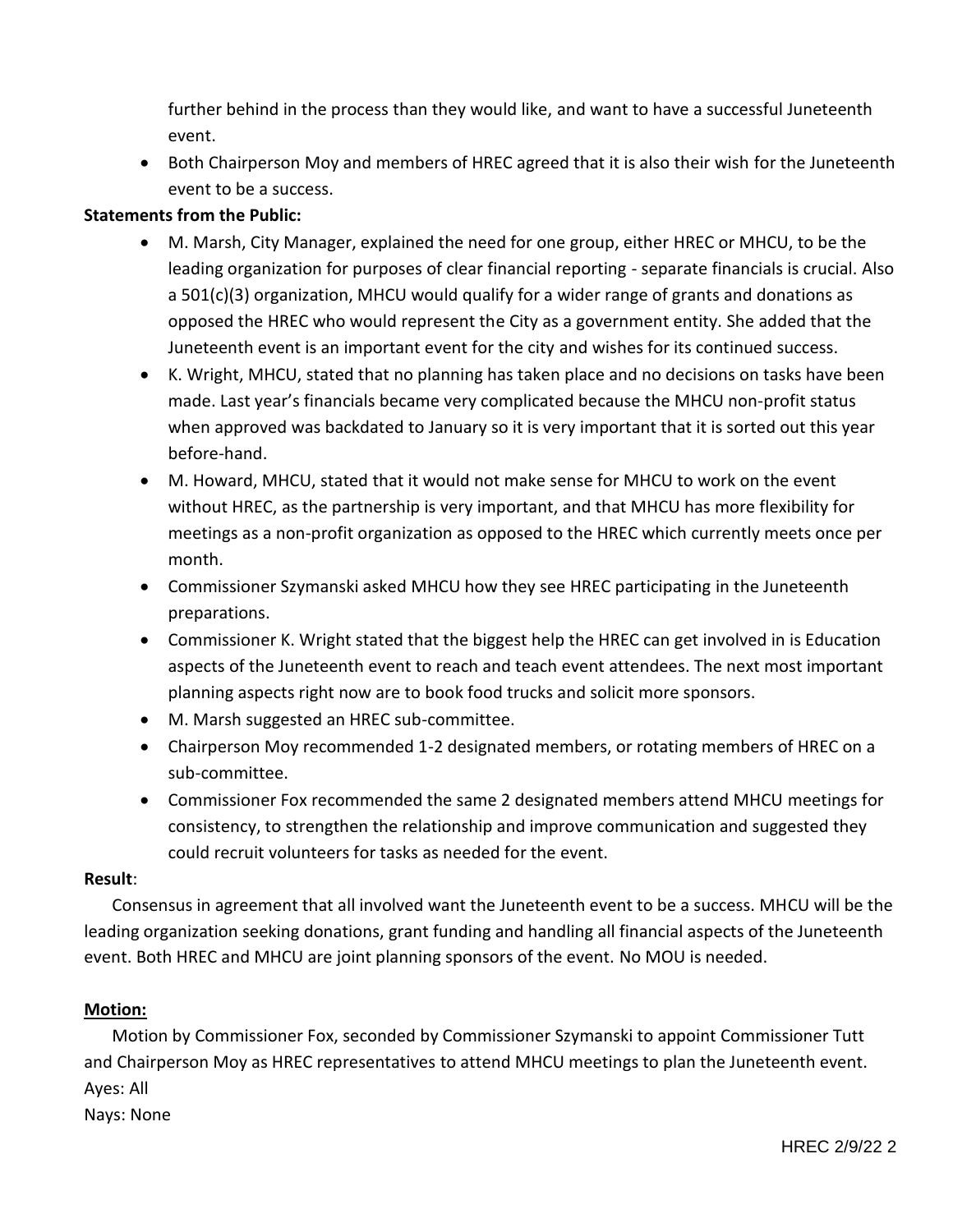Motion passes.

# **Minutes of January 15, 2022**

Motion by Commissioner Szymanski, seconded Commissioner K. Wright to approve the minutes of January 15, 2022 as corrected.

Yeas: All

- Nays: None
- Motion passes.

# **Old Business**

Chairperson Moy relinquished the floor to Commissioner Fox to continue the Strategic Planning process. Some goal ideas gathered by email and/or small zoom meetings prior to this meeting.

- Coordination: Creation of teams
	- o Internal/External Collaborations and Volunteers (nickname Fab Collab)
		- Counselor Q. Wright and H. Hames.
		- Goals include:
			- $\triangleright$  Create database of volunteers and partner organizations
			- $\triangleright$  Book Club that correlate with awareness/heritage months with panel discussions
	- o Fundraising (nickname FUNdraisers)
		- Counselor Rohrbach and Commissioner Fox.
		- Goals include:
			- $\triangleright$  Collaborative fundraisers with Environmental and Friends of Madison Heights Public Library
			- Two family/fun or cultural fundraisers & a Cookbook
				- Examples: Bingo night, Noodle night, create community cookbook to sell
			- $\triangleright$  Fund 2 programs or events TBD
	- o Advise & Educate (nickname BAB)
		- Chairperson Moy and Commissioner Tutt.
		- Goals include:
			- $\triangleright$  Educate the community about policy work
				- Identify policies related to HREC's purpose, focus on 2-3, meet with staff, research and make recommendations and present to council (example: arrests and mental illness or body cams)
			- $\triangleright$  Increase community engagement
				- Partner with local organizations to promote Mental Health Awareness Month
	- o Communications
		- Commissioner Szymanski and Commissioner K. Wright.
		- Goals include: